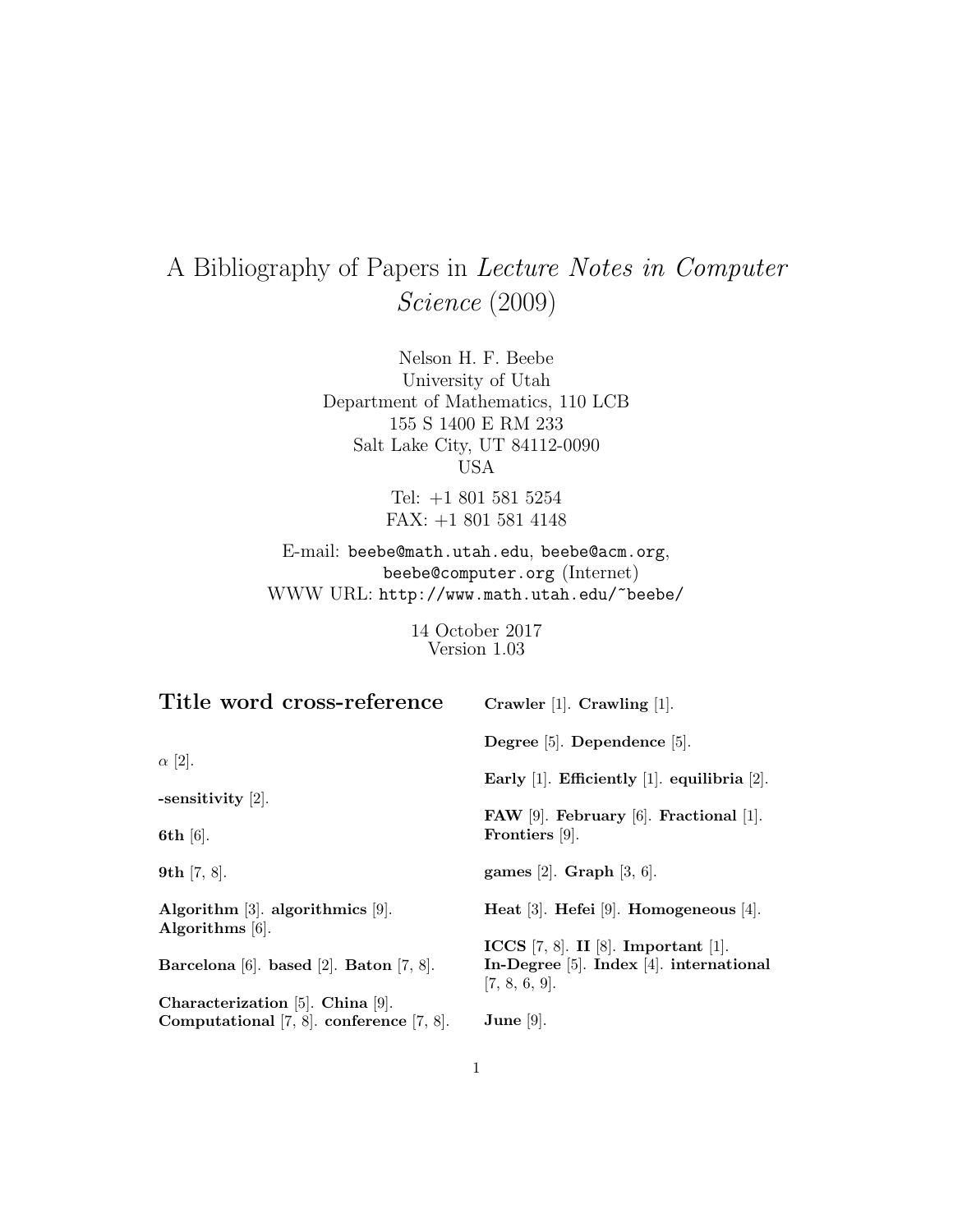**Kernel** [3].

**Linear** [4]. **Local** [3].

**May** [7, 8]. **models** [6].

**Nash** [2]. **network** [2].

**One** [4].

**PageRank** [1, 2, 3, 4, 5]. **PageRank-based** [2]. **Pages** [1]. **Part** [7, 8]. **Partitioning** [3]. **Prioritizing** [1]. **Proceedings** [7, 8, 9, 6].

**reputation** [2]. **Rouge** [7, 8].

**science** [7, 8]. **sensitivity** [2]. **Singular** [4]. **Spain** [6]. **Splitting** [4]. **Systems** [4].

**Tail** [5]. **Third** [9].

**URLs** [1]. **USA** [7, 8]. **Using** [3].

**WAW** [6]. **web** [6]. **web-graph** [6]. **workshop** [6, 9].

# **References**

#### **Alam:2009:FPC**

[1] Md. Hijbul Alam, Jongwoo Ha, and Sangkeun Lee. Fractional PageRank crawler: Prioritizing URLs efficiently for crawling important pages early. In Anonymous, editor, Proceedings of the 14th International Conference on Database Systems for Advanced Applications, volume 5463 of Lecture Notes in Computer Science, pages 590–594. Springer-Verlag Inc., New York, NY, USA, 2009. ISBN 3-642- 00886-0. ISSN 0302-9743 (print), 1611- 3349 (electronic). LCCN ????

#### **Chen:2009:SNE**

[2] Wei Chen, Shang-Hua Teng, Yajun Wang, and Yuan Zhou. On the  $\alpha$ -sensitivity of Nash equilibria in PageRank-based network reputation games. In Deng et al. [9], pages 63–73. ISBN 3- 642-02269-3. ISSN 0302-9743 (print), 1611-3349 (electronic). LCCN ???? URL http://www.springerlink.com/ content/p1040n9jt618; http://www. zentralblatt-math.org/zmath/en/search/ ?an=1166.68003.

#### **Chung:2009:LGP**

[3] Fan Chung. A local graph partitioning algorithm using heat kernel PageRank. In Avrachenkov et al. [6], pages 62–75. ISBN 3-540-95994-7. ISSN 0302-9743 (print), 1611-3349 (electronic). LCCN ????

#### **Jager:2009:PSH**

[4] Douglas V. Jager and Jeremy T. Bradley. PageRank: Splitting homogeneous singular linear systems of index one. In Anonymous, editor, Proceedings of the 2nd International Conference on Theory of Information Retrieval: Advances in Information Retrieval Theory, volume 5766 of Lecture Notes in Computer Science, pages 17– 28. Springer-Verlag Inc., New York, NY, USA, 2009. ISBN 3-642-04416-6. ISSN 0302-9743 (print), 1611-3349 (electronic). LCCN ????

#### **Litvak:2009:CTD**

[5] Nelly Litvak, Werner Scheinhardt, Yana Volkovich, and Bert Zwart. Characterization of tail dependence for in-degree and PageRank. In Avrachenkov et al. [6], pages 90–103. ISBN 3-540-95994-7. ISSN 0302-9743 (print), 1611-3349 (electronic). LCCN ????